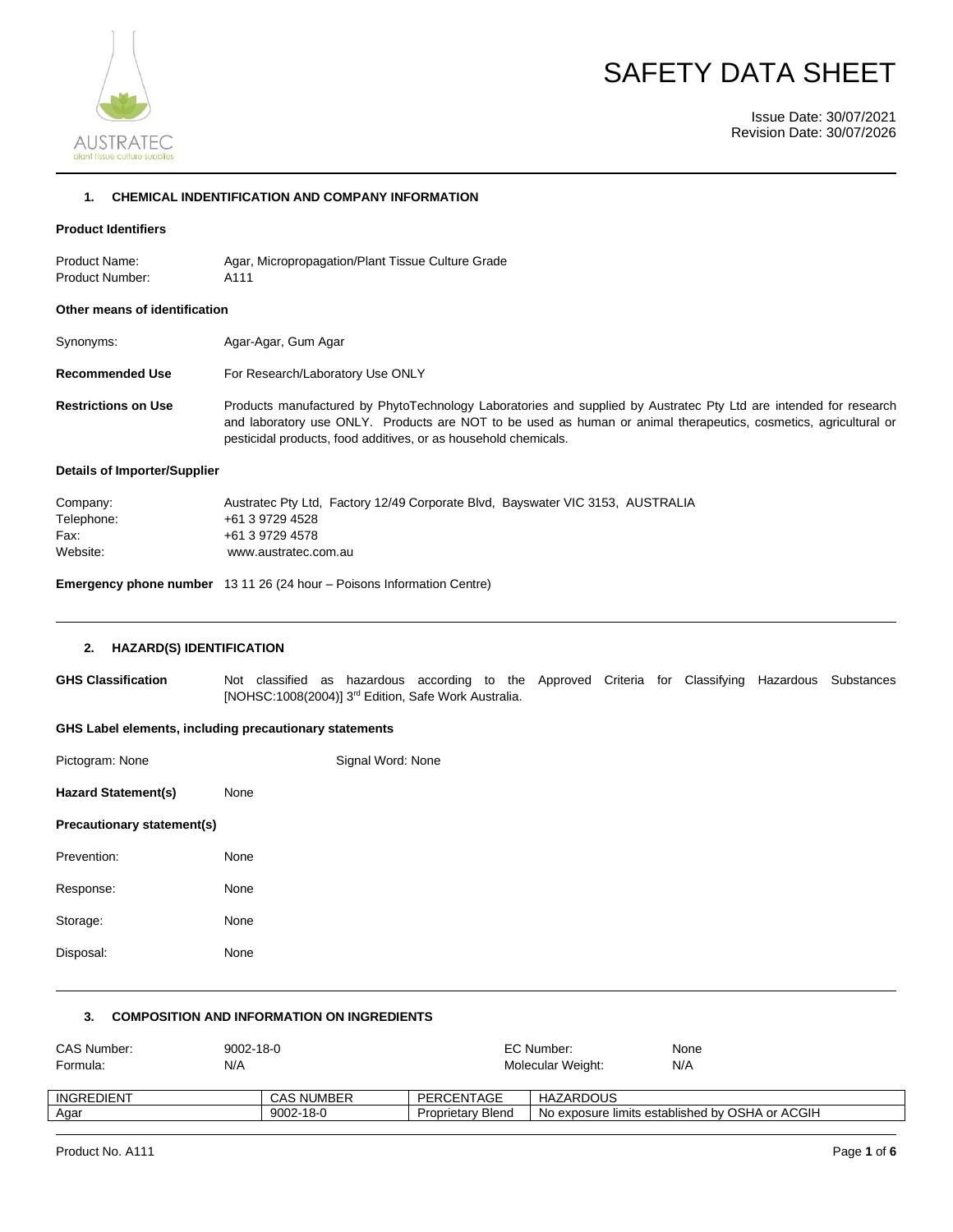### **4. FIRST AID MEASURES**

# **Description of first aid measures**

| General advice: | Consult a doctor/physician. Show this safety data sheet to the doctor in attendance.                                                                                                                                                                                  |
|-----------------|-----------------------------------------------------------------------------------------------------------------------------------------------------------------------------------------------------------------------------------------------------------------------|
| Ingestion:      | MAY CAUSE IRRITATION IF SWALLOWED. If swallowed, wash mouth out with water. Never give anything by mouth to<br>an unconscious person. Seek medical attention.                                                                                                         |
| Inhalation:     | MAY CAUSE IRRITATION TO RESPIRATORY TRACT. Safely remove person to fresh air. If not breathing, begin<br>cardiopulmonary resuscitation (CPR). If breathing is difficult, ensure clear airway and give oxygen. Seek medical<br>attention.                              |
| Eye contact:    | DIRECT CONTACT MAY CAUSE IRRITATION, REDNESS, TEARING, OR BLURRED VISION. Flush eye out<br>immediately with water for at least 15 minutes. Eyelids should be held away from the eyeball to ensure thorough rinsing.<br>Seek medical attention if irritation persists. |
| Skin contact:   | MAY CAUSE IRRITATION, REDDENING, ITCHING OR INFLAMATION. Wash area thoroughly with soap and water.<br>Remove and wash contaminated clothing. Seek medical attention.                                                                                                  |

# **Most important symptoms and effects, both acute and delayed**

See section 2 and/or section 11

# **Recommendation for immediate medical attention and special treatment needed**

No data available

### **5. FIRE FIGHTING MEASURES**

| Suitable extinguishing media                                    | Water spray, carbon dioxide, dry chemical powder, or appropriate foam. Use extinguishing media<br>suitable for surrounding fire.                                                        |
|-----------------------------------------------------------------|-----------------------------------------------------------------------------------------------------------------------------------------------------------------------------------------|
| Specific hazards arising from the chemical                      |                                                                                                                                                                                         |
| Hazardous combustion products:                                  | May emit toxic fumes under fire conditions.                                                                                                                                             |
| Toxic gases produced:                                           | Carbon dioxide and carbon monoxide.                                                                                                                                                     |
| Special protective equipment and<br>precaution for firefighters | In the event of fire, wear full protective clothing and NIOSH (US) or EN145 (EU) approved self<br>contained breathing apparatus. Evacuate the area and fight fire from a safe distance. |

# **6. ACCIDENTAL RELEASE MEASURES**

| Personal precautions, protective<br>equipment and emergency procedures | Use personal protection equipment (PPE) recommended in Section 8. Avoid dust formation. Avoid<br>breathing vapors, mist or gas. Ensure adequate ventilation especially in confined areas. Evacuate<br>personnel to safe areas. Avoid breathing dust. |
|------------------------------------------------------------------------|------------------------------------------------------------------------------------------------------------------------------------------------------------------------------------------------------------------------------------------------------|
| <b>Environmental precautions</b>                                       | Prevent further leakage or spillage if safe to do so. Do not let product enter drains.                                                                                                                                                               |
| Methods and materials for containment<br>and cleanup                   | Wear suitable protective clothing. Avoid dust formation. Carefully sweep up and remove. Place<br>in a dry container and cover. Remove from area for safe disposal (see section 13). Flush spill area<br>with water. Do not let product enter drain.  |

# **7. HANDLING AND STORAGE**

| Precautions for safe handling      | Avoid contact with skin and eyes. Avoid dust formation and aerosols. Avoid incompatible substances.<br>Provide appropriate exhaust ventilation where dust is formed. Wash thoroughly after use. |
|------------------------------------|-------------------------------------------------------------------------------------------------------------------------------------------------------------------------------------------------|
| <b>Conditions for safe storage</b> | Keep in a tightly closed container and store in a cool, dry and well ventilated area.                                                                                                           |
| Product No. A111                   | Page 2 of 6                                                                                                                                                                                     |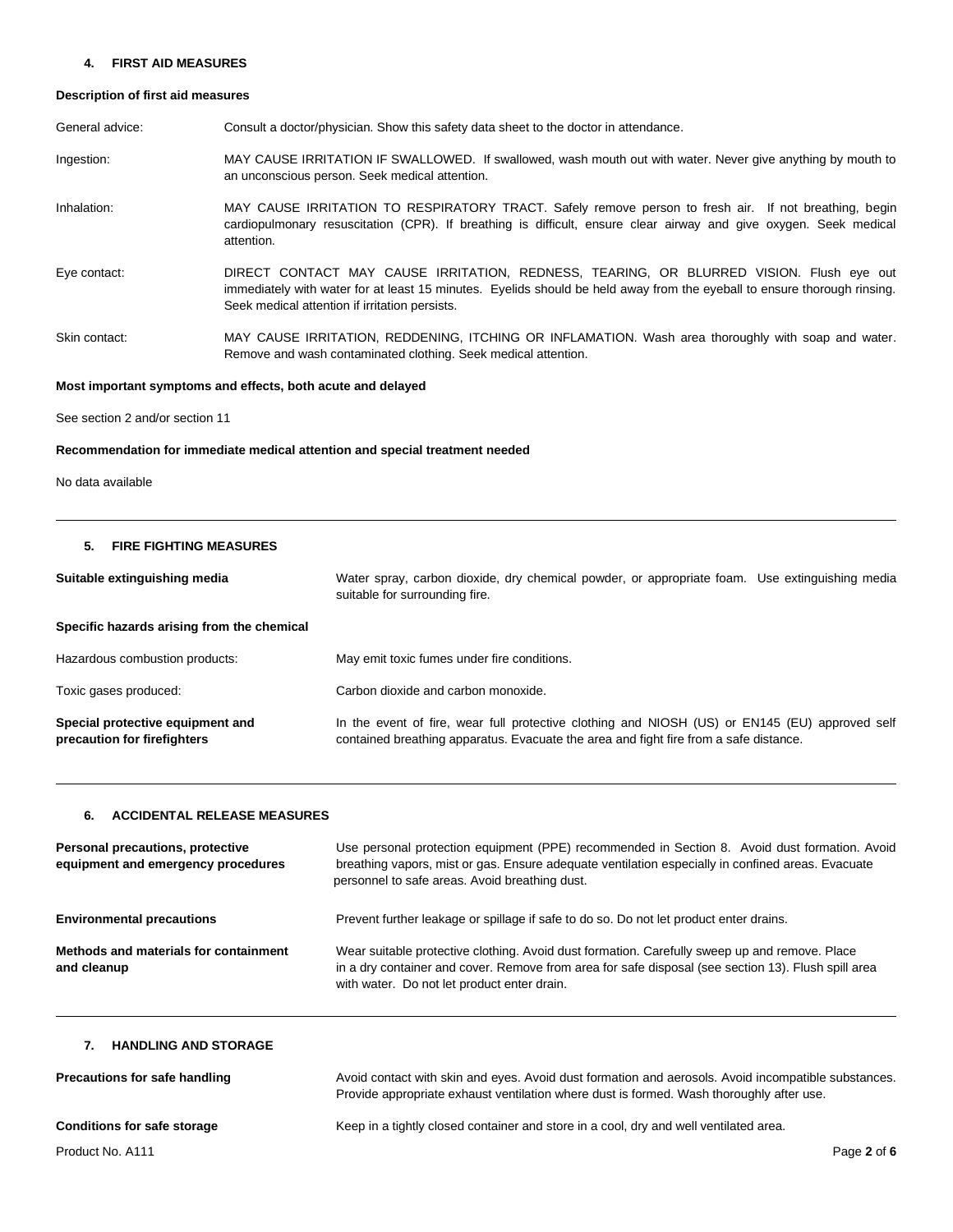# **Incompatibilities Incompatibilities** Strong oxidizing agents

# **8. EXPOSURE CONTROLS AND PERSONAL PROTECTION**

| <b>Exposure control measures</b>            |                                                                                                                                                                          |
|---------------------------------------------|--------------------------------------------------------------------------------------------------------------------------------------------------------------------------|
| Australian Exposure Standards (TWA;STEL):   | No data available                                                                                                                                                        |
| OSHA's permissable exposure limits (PEL's): | No data available                                                                                                                                                        |
| ACGIH threshold limit values (TLV's):       | No data available                                                                                                                                                        |
| <b>Engineering controls</b>                 | Handle in accordance to general industrial hygiene and chemical safety practice.                                                                                         |
| Personal protective equipment (PPE)         |                                                                                                                                                                          |
| Eye Face Protection:                        | Chemical safety shield, glasses or goggles approved under NIOSH (US) or EN166 (EU). Have eye<br>washing facilities readily available where eye contact can occur.        |
| <b>Skin Protection:</b>                     | Suitable protective gloves.                                                                                                                                              |
| <b>Body Protection:</b>                     | Lab coat or protective chemical suit. Protective equipment must be selected in accordance to the<br>amount of dangerous substance within the specific workplace.         |
| <b>Respiratory Protection:</b>              | Use an appropriate dust mask. Use N95 (US) or type P1 (EN143) dust mask where dust level is a<br>nuisance. Appropriate respirator approved under NIOSH (US) or CEN (EU). |

# **9. PHYSICAL AND CHEMICAL PROPERTIES**

| Appearance                              | Off-white to cream powder                             |
|-----------------------------------------|-------------------------------------------------------|
| Odour                                   | Slight seaweed odour                                  |
| <b>Odour threshold</b>                  | No data available                                     |
| pH (8.0g/L)                             | $6.75 - 8.75$                                         |
| <b>Melting point</b>                    | $83 - 89^{\circ}$ C                                   |
| Initial boiling point/boiling range     | No data available                                     |
| Flash point (closed cup)                | No data available                                     |
| <b>Evaporation rate</b>                 | No data available                                     |
| Flammability (solid, gas)               | No data available                                     |
| Flammable limits (upper %)              | No data available                                     |
| Flammable limits (lower %)              | No data available                                     |
| Vapour pressure                         | No data available                                     |
| Vapour density                          | No data available                                     |
| <b>Relative density</b>                 | No data available                                     |
| <b>Solubility</b>                       | Partially soluble in water, soluble in boiling water. |
| Partition coefficient (n-octanol/water) | No data available                                     |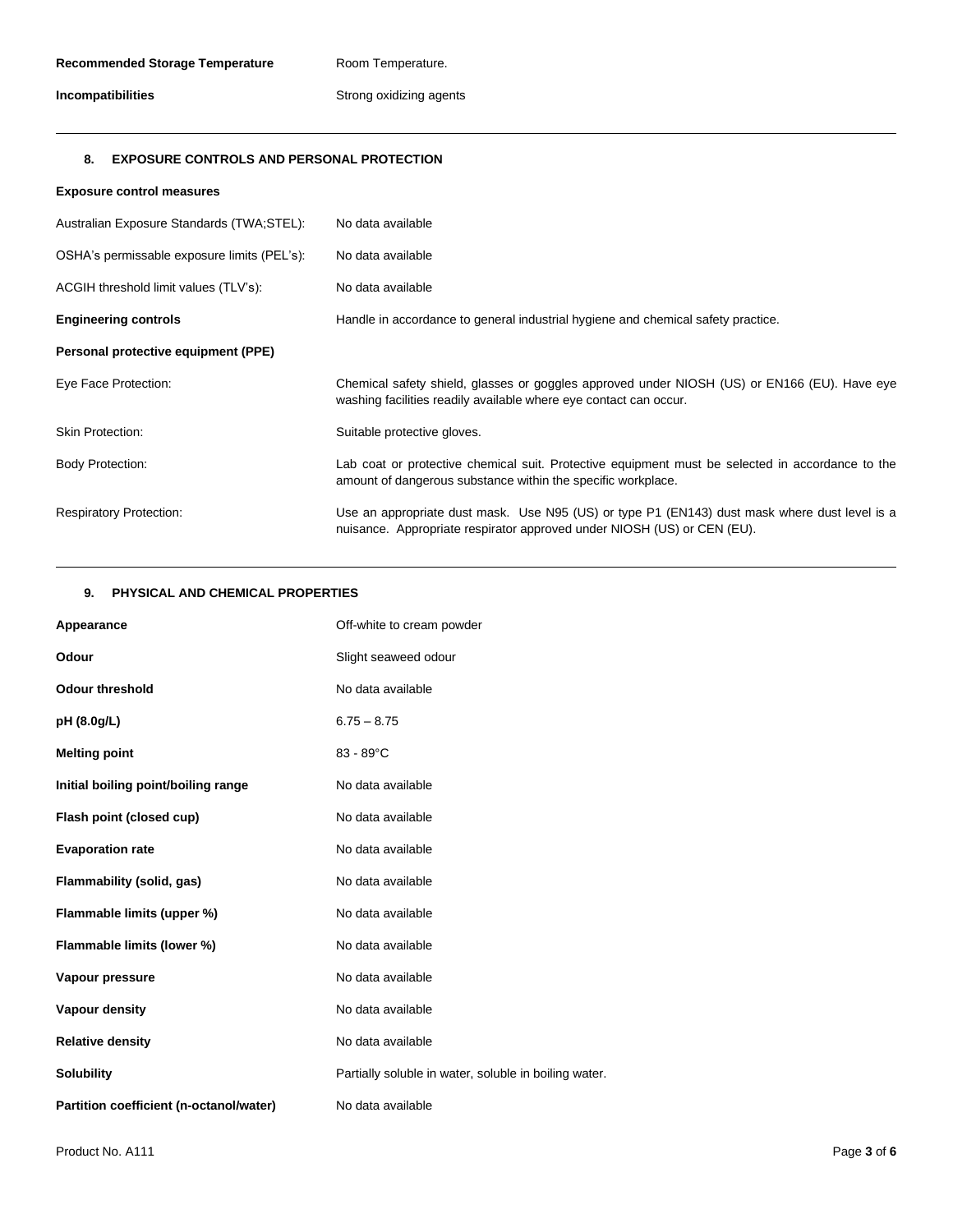| <b>Auto-ignition temperature</b> | No data available |
|----------------------------------|-------------------|
| <b>Decomposition temperature</b> | No data available |
| <b>Viscosity</b>                 | No data available |
|                                  |                   |

| <b>10. STABILITY AND REACTIVITY</b> |                                                                           |
|-------------------------------------|---------------------------------------------------------------------------|
| Reactivity                          | No data available                                                         |
| <b>Chemical stability</b>           | Stable under normal conditions of use and recommended storage conditions. |
| Possibility of hazardous reactions  | No data available                                                         |
| <b>Conditions to avoid</b>          | Moist air.                                                                |
| Incompatible materials              | Strong oxidizing agents                                                   |
| Hazardous decomposition products    | Carbon dioxide, carbon monoxide                                           |

# **11. TOXICOLOGICAL INFORMATION**

| <b>Acute toxicity</b>                     | LD <sub>50</sub> (Oral, Rat)(mg/Kg):<br>$LD_{50}$ (Oral, Mouse)(mg/Kg):<br>$LD_{50}$ (Dermal, Rabbit)(mg/Kg): |  | 11000<br>16000<br>5800 |
|-------------------------------------------|---------------------------------------------------------------------------------------------------------------|--|------------------------|
| <b>Skin corrosion/irritation</b>          | No data available                                                                                             |  |                        |
| Serious eye damage/irritation             | No data available                                                                                             |  |                        |
| Respiratory or skin sensitisation         | No data available                                                                                             |  |                        |
| Germ cell mutagenicity                    | No data available                                                                                             |  |                        |
| Carcinogenicity                           | NTP:<br>N <sub>o</sub><br>IARC:<br>N <sub>o</sub><br>Z List:<br><b>No</b><br>OSHA Reg:<br>No                  |  |                        |
| <b>Reproductive toxicity</b>              | No data available.                                                                                            |  |                        |
| Specific target organ toxicity (STOT)     | Single Exposure:<br>No data available<br>Repeated Exposure:<br>No data available                              |  |                        |
| <b>Aspiration hazard</b>                  | No data available                                                                                             |  |                        |
| <b>Target organs</b>                      | Respiratory tract, skin and eyes.                                                                             |  |                        |
| Medical conditions aggravated by exposure | No data available                                                                                             |  |                        |
| Routes of entry                           | Inhalation, ingestion.                                                                                        |  |                        |
| Symptoms associated with overexposure     | Irritation, sneezing, gastrointestinal upset.                                                                 |  |                        |
| <b>NIOSH/RTECS No.</b>                    | AW7950000                                                                                                     |  |                        |

# **The toxicological properties of this product have not been thoroughly investigated.**

# **12. ECOLOGICAL INFORMATION**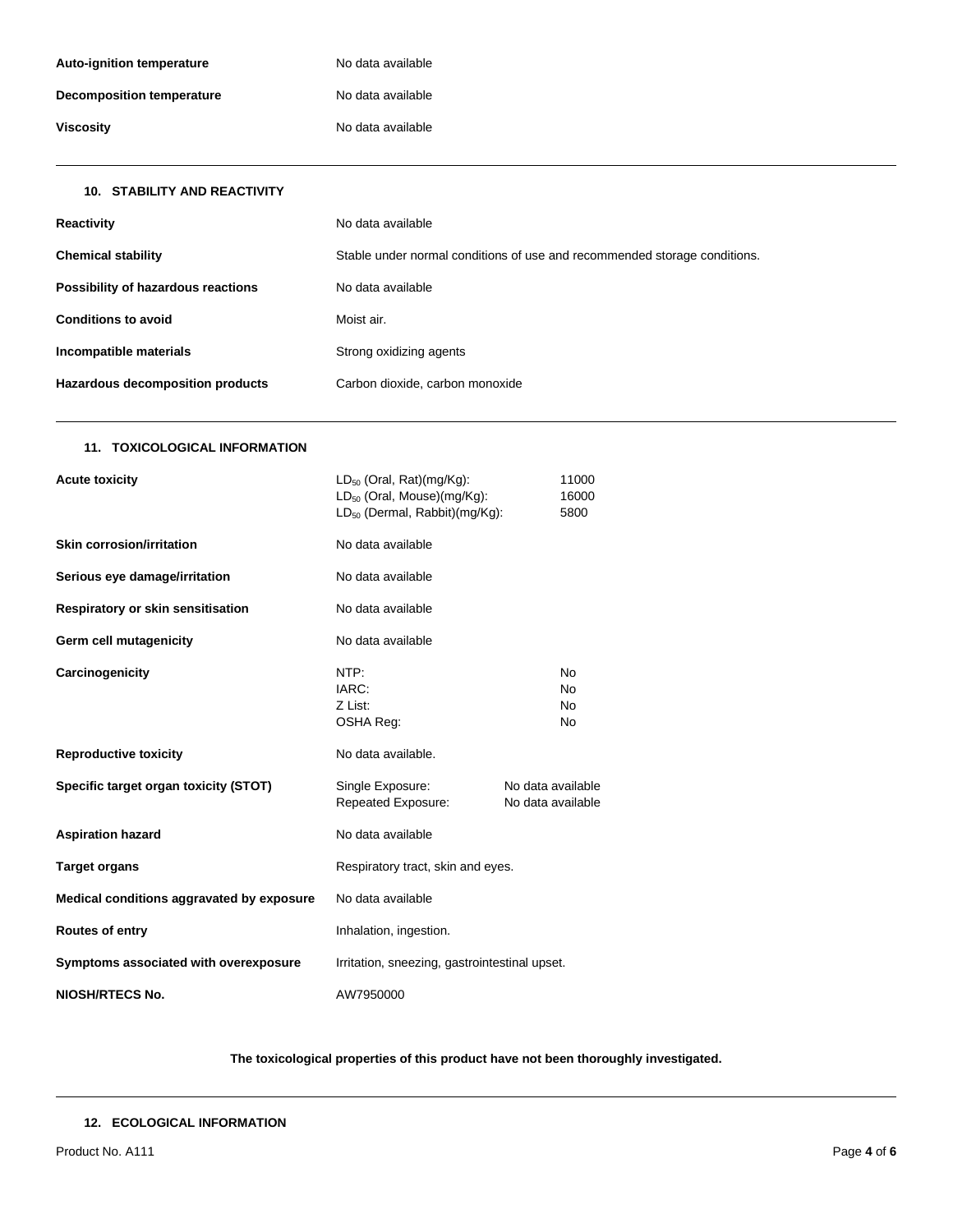| <b>Ecotoxicity</b>               | No data available |  |
|----------------------------------|-------------------|--|
| Persistence and degradability    | No data available |  |
| <b>Bioaccumulative potential</b> | No data available |  |
| <b>Mobility in soil</b>          | No data available |  |
| Other adverse effects            | No data available |  |

| <b>13. DISPOSAL CONSIDERATIONS</b> |                                                                                                              |  |
|------------------------------------|--------------------------------------------------------------------------------------------------------------|--|
| Disposal procedure                 | Dispose in accordance with all applicable government, state, and environmental chemical safety<br>practices. |  |
| EPA hazardous waste number         | No data available.                                                                                           |  |
| <b>14. TRANSPORT INFORMATION</b>   |                                                                                                              |  |
| <b>UN number</b>                   | ADG:<br>Non-Dangerous Goods<br>Non-Dangerous Goods<br>IMDG:<br>Non-Dangerous Goods<br>IATA:                  |  |
| Proper shipping/technical name     | Non-Dangerous Goods                                                                                          |  |
| <b>Hazard Class</b>                | No data available                                                                                            |  |
| Packing group                      | No data available                                                                                            |  |
| <b>Environmental hazards</b>       | No data available                                                                                            |  |
| <b>Special precautions</b>         | No data available                                                                                            |  |
| Hazchem                            | Non-Dangerous Goods                                                                                          |  |
|                                    |                                                                                                              |  |

# **15. REGULATORY INFORMATION**

# **Notification Status**

| Australia (AICS):      | Not listed                                                                                                                     |                                            |
|------------------------|--------------------------------------------------------------------------------------------------------------------------------|--------------------------------------------|
| New Zealand (NZIoC):   | Not determined                                                                                                                 |                                            |
| USA (TSCA):            | Not Listed                                                                                                                     |                                            |
| <b>SARA TITLE III:</b> | Section 302 (EHS) Ingredients:<br>Section 313 Ingredients:<br>Section 304 (EHS/CERCLA) Ingredients:<br>Section 311/312 Hazard: | No.<br>No.<br><b>No</b><br>No SARA hazards |

## **16. OTHER INFORMATION**

| <b>HMIS Rating:</b> | <b>Health Hazard</b> | Chronic Health Hazard | Flammabilitv             | <b>Physical Hazard</b> |
|---------------------|----------------------|-----------------------|--------------------------|------------------------|
|                     |                      |                       |                          |                        |
| NFPA Rating:        | Health Hazard        | Fire Hazard           | <b>Reactivity Hazard</b> | Special Hazard         |
|                     |                      |                       |                          |                        |

Product No. A111 Page 5 of 6 Austratec Pty Ltd provides information contained herein in good faith but makes no representation as to its comprehensiveness or accuracy. The above information is intended to be used only as a guide to the appropriate precautionary handling of this material by a properly trained person. Austratec Pty